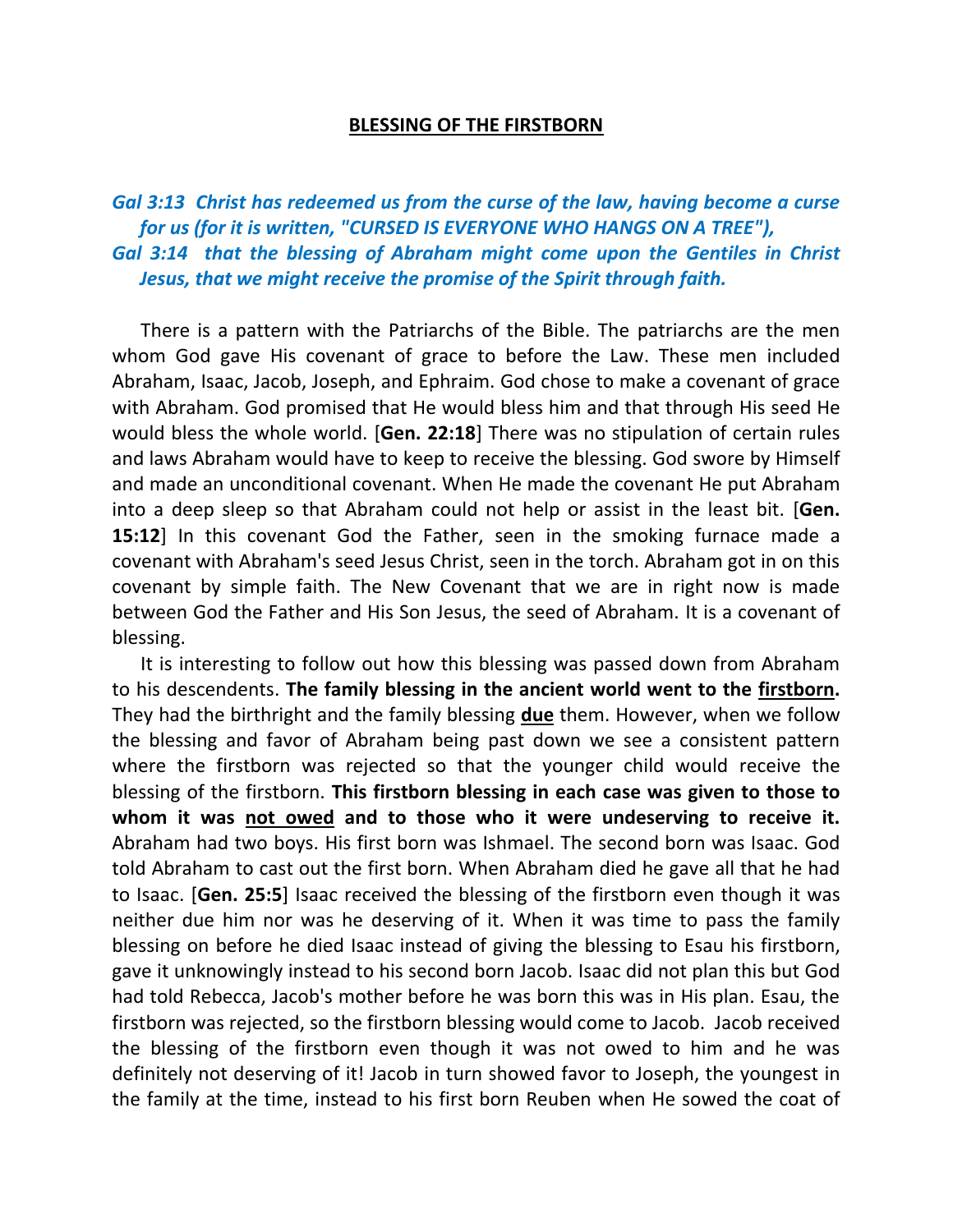many colors for Joseph to wear. This designation was owed to Reuben the firstborn but it was given to Joseph instead. Joseph was sold off to Egypt and Jacob thought that he had lost his son. When Jacob was reunited with Joseph in Egypt he blessed the two sons of Joseph before he died.

- **Gen 48:9 "They are my sons, whom God has given me here in Egypt," Joseph answered his father. Then Israel said, "Please bring them to me so that I may bless them."**
- **Gen 48:13 Then Joseph took both of them, Ephraim on his right, facing Israel's left, and Manasseh on his left, facing Israel's right, and brought them close to him.**
- **Gen 48:14 But Israel crossed his hands and reached out. He put his right hand on Ephraim's head, although Ephraim was the younger son. He put his left hand on Manasseh's head, although Manasseh was older.**
- **Gen 48:17 Now when Joseph saw that his father laid his right hand on the head of Ephraim, it displeased him; so he took hold of his father's hand to remove it from Ephraim's head to Manasseh's head.**
- **Gen 48:18 And Joseph said to his father, "Not so, my father, for this one is the firstborn; put your right hand on his head."**
- **Gen 48:19 But his father refused and said, "I know, my son, I know. He also shall become a people, and he also shall be great; but truly his younger brother shall be greater than he, and his descendants shall become a multitude of nations."**

 Joseph brought his two sons to Jacob to be blessed by Him. He placed the firstborn Manasseh to Jacob's right hand (the hand of honor and blessing) and put Ephraim at Jacob's left hand. Jacob reached out his arms and crossed them. He placed his right hand on the second born (Ephraim) and his left hand on the firstborn (Manasseh) and spoke the blessing. Joseph thought that Jacob was making a mistake not knowing which boy was which, but Jacob knew exactly what he was doing. The firstborn was set aside so that the younger would receive it instead.

 We see this pattern repeated down the line of the Patriarchs. Why would God do this? The Old Testament contained types and shadows in story form which teach us of the covenant that we are in now- the New Covenant of Grace. God was showing us back there that the firstborn was rejected in order that his blessing would pass on to someone to whom it was not owed to nor was it deserved. God's blessings are based upon His grace and not our merit or what is owed to us. The rejection of the firstborn was for the purpose that those who were undeserving of it and to whom it